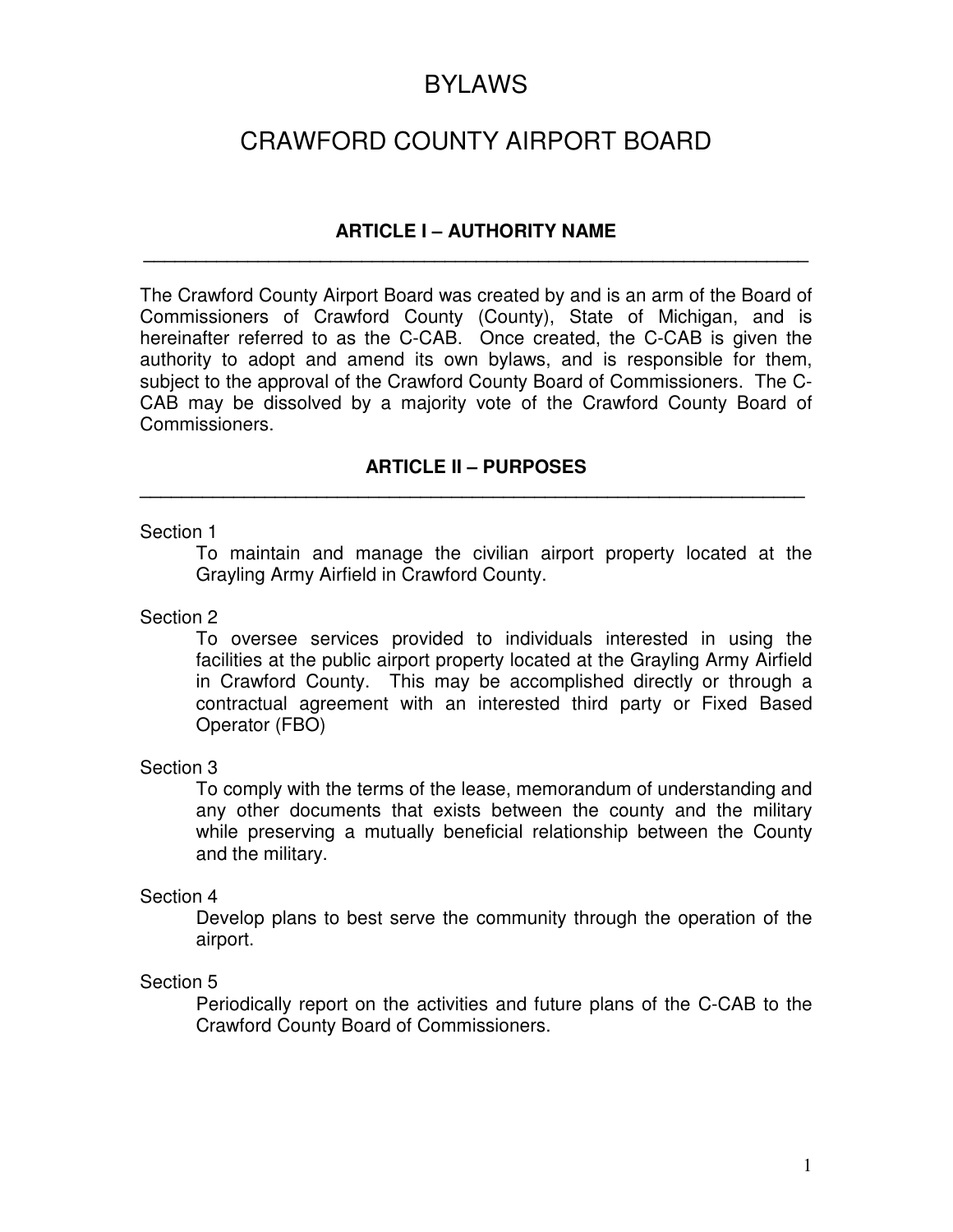#### Section 1 - Members

The C-CAB shall consist of five (5) voting members who shall be responsible for governing its actions and achieving its purposes subject to the authority of the Crawford County Board of Commissioners.

#### Section 2 – Appointment

All five (5) members of the C-CAB shall be appointed by and serve at the will of the Crawford County Board of Commissioners.

#### Section 3 – Representation

Two (2) members of C-CAB shall be recommended by the Camp Grayling Commander and shall be representative of the military airport management and camp facilities management. One (1) member shall be a Commissioner that is elected and serving Crawford County. One (1) member shall be the Administrator/Controller of Crawford County. One (1) member shall be appointed at large by the Crawford County Board of Commissioners and should be a county resident and/or own property within the County.

## Section 4 – Conflict of Interest

No member shall be affiliated with a public or private organization that contracts directly with C-CAB, the County or the Military. No member shall be involved in any endeavor which would influence the policy decisions regarding the airport unless that affiliation is disclosed and approved by the C-CAB.

## Section 5 – Term of Appointment

The term of appointment of the (2) members representing the military shall be revisited every three (3) years. The Commissioner appointment shall occur (after the initial Board is established) during the organizational meeting of the Crawford County Board of Commissioners in January of every odd numbered year. The term of the County Administrator/Controller is indefinite. The term of the at large appointment shall be for three (3) years, with the first full term appointment expiring on March 31, 2013.

#### Section 6 – Compensation

There shall be no compensation for C-CAB board members. Reimbursement for expenses in extenuating circumstances can be attained from the County, if the Board of Commissioners has preapproved the reimbursement.

#### Section 7 – Removal

Members of the C-CAB may be removed at will by the Crawford County Board of Commissioners for misfeasance, malfeasance and/or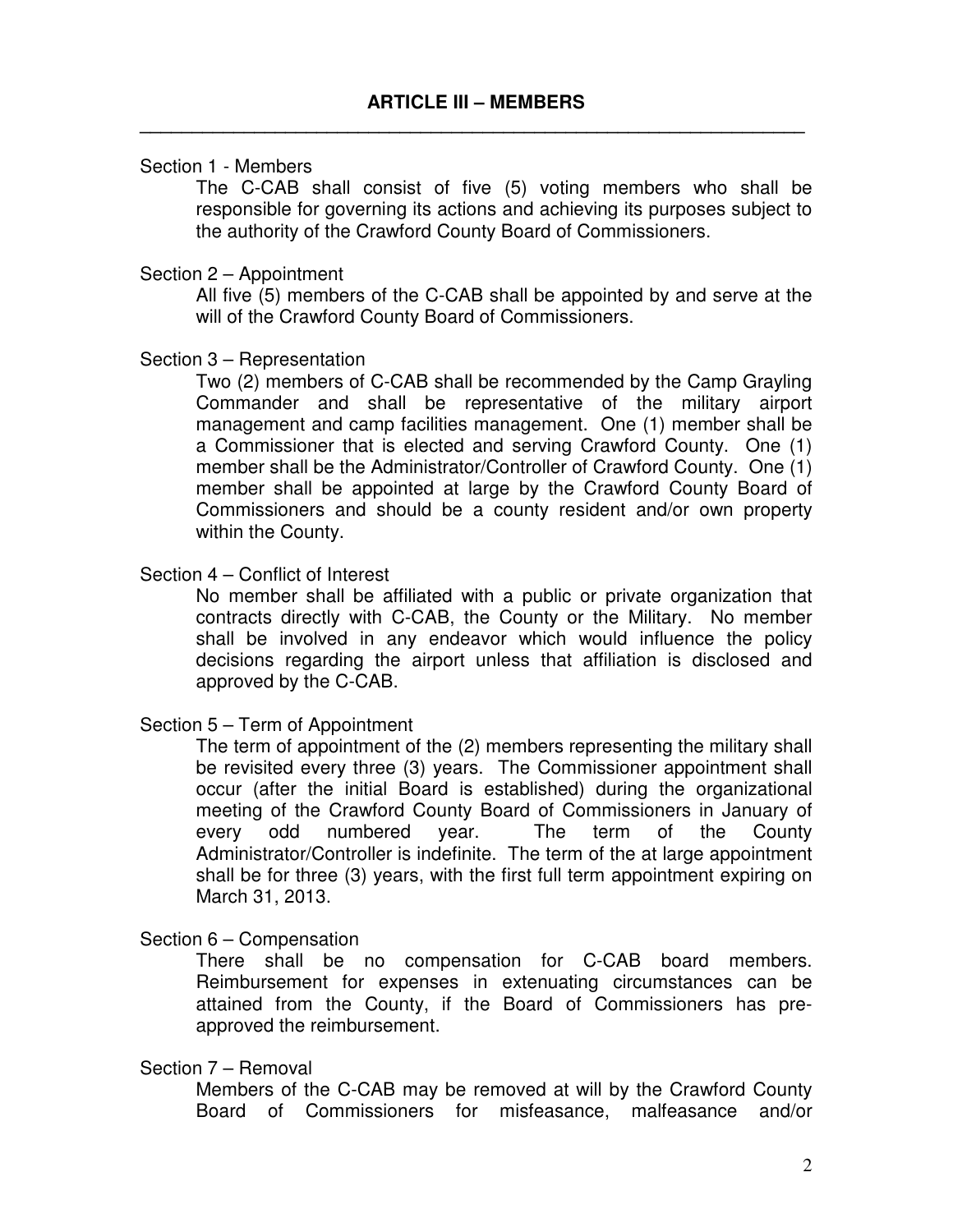nonfeasance, providing that a statement outlining the reasons for removal has been provided to the C-CAB member for a period of at least 30-days and the member is allowed to be respond to the statement at a meeting of the Crawford County Board of Commissioners.

## Section 8 – Vacancies

In the event of a vacancy on the C-CAB, such a vacancy shall be filled by the Crawford County Board of Commissioners for the remainder of the unexpired term.

# **ARTICLE IV – OFFICERS \_\_\_\_\_\_\_\_\_\_\_\_\_\_\_\_\_\_\_\_\_\_\_\_\_\_\_\_\_\_\_\_\_\_\_\_\_\_\_\_\_\_\_\_\_\_\_\_\_\_\_\_\_\_\_\_\_\_\_\_\_\_\_\_**

## Section 1 – Officers

The officers of the C-CAB shall be a Chairperson, a Vice-Chairperson and a secretary.

## Section 2 – Additional Officers

The C-CAB may appoint other officers as needed to permanent or temporary positions.

## Section 3 – Term of Office

The officers shall be elected annually by the C-CAB from among its members. In the case of a vacancy, the C-CAB may hold a special election.

## Section 4 – Duties of Officers

- A. Chairperson: The Chairperson shall preside at all meetings of the C-Cab, and appoint members to standing and non-standing committees.
- B. Vice Chairperson: The Vice Chairperson shall perform all duties of the Chairperson during the absence and/or inability of the Chairperson to act and perform all duties as prescribed by the Chairperson.
- C. Secretary: The Secretary shall assure that accurate and true minutes are kept. Additionally, the Secretary shall cause the issuance of minutes and notices of all meetings of the C-CAB within the guidelines of the Open Meetings Act.

# **ARTICLE V – COMMITTEES \_\_\_\_\_\_\_\_\_\_\_\_\_\_\_\_\_\_\_\_\_\_\_\_\_\_\_\_\_\_\_\_\_\_\_\_\_\_\_\_\_\_\_\_\_\_\_\_\_\_\_\_\_\_\_\_\_\_\_\_\_\_\_\_**

Section 1 – Committees

The C-CAB shall establish Committees (Standing or Special) to look after such issues as it deems fit.

## Section 2 – Membership

The Chairperson, with the advice of the other Board Members shall appoint members to Committees which may include non C-CAB members.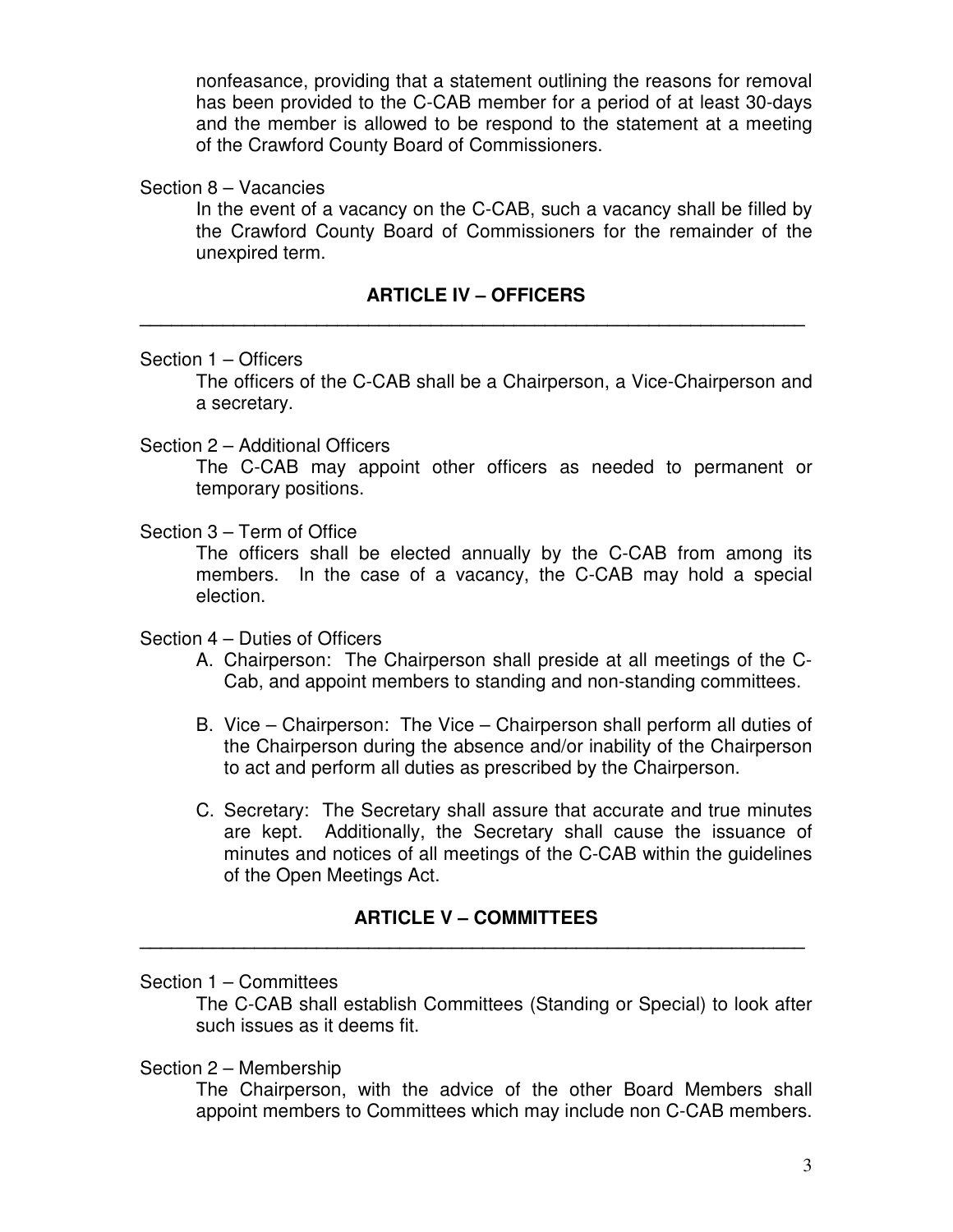All non C-CAB members shall serve in voluntary capacity and shall not be entitled to any of the powers that come through the C-CAB membership.

## Section 3 – Committee Chairs

All Committees formed by the C-CAB shall be Chaired by an appointed member of C-CAB. No single member of the C-CAB may chair more than two committees simultaneously.

## **ARTICLE VI – MEETINGS \_\_\_\_\_\_\_\_\_\_\_\_\_\_\_\_\_\_\_\_\_\_\_\_\_\_\_\_\_\_\_\_\_\_\_\_\_\_\_\_\_\_\_\_\_\_\_\_\_\_\_\_\_\_\_\_\_\_\_\_\_\_\_\_**

## Section 1 – Annual Meeting

The C-CAB will meet annually to determine officers and to set the regular meeting schedule of the C-CAB meetings. The meeting schedule shall be posted at the Crawford County Building and the civilian airport terminal.

## Section 2 – Regular Meetings

The C-CAB shall hold a minimum of four (4) regular meetings throughout the year. The meetings shall be held in compliance with the Open Meetings Act. The meetings shall be held at a place and time that the C-CAB board deems convenient.

## Section 3 – Special Meetings

The C-CAB may hold special meetings at the request of the Chairperson or the Vice-Chairperson (in the absence of the Chairperson) or at the request of the majority of the C-CAB members. All members of C-CAB must be notified of the date and time of the special meeting by phone, fax, email or direct mail. Special meetings shall be held in compliance with the Open Meetings Act.

## Section 4 – Attendance

All meetings of the C-CAB are public meetings. C-CAB members are expected to attend C-CAB meetings. C-CAB will notify the Crawford County Board of Commissioners of any member missing three consecutive meetings. A member may attend a meeting by physical presence or by telephonic presence; as long as the meeting is conducted with an adequate speakerphone so that all members can communicate effectively with all other members and that any members of the public who are physically present can hear and understand the deliberations. Members must be physically present in order to be counted in the establishment of a quorum. Telephone charges for such meetings shall be borne by the C-CAB either directly or by reimbursement to the remote member.

## Section 5 – Quorum

Three (3) members of the C-CAB shall constitute a quorum for the transaction of business.